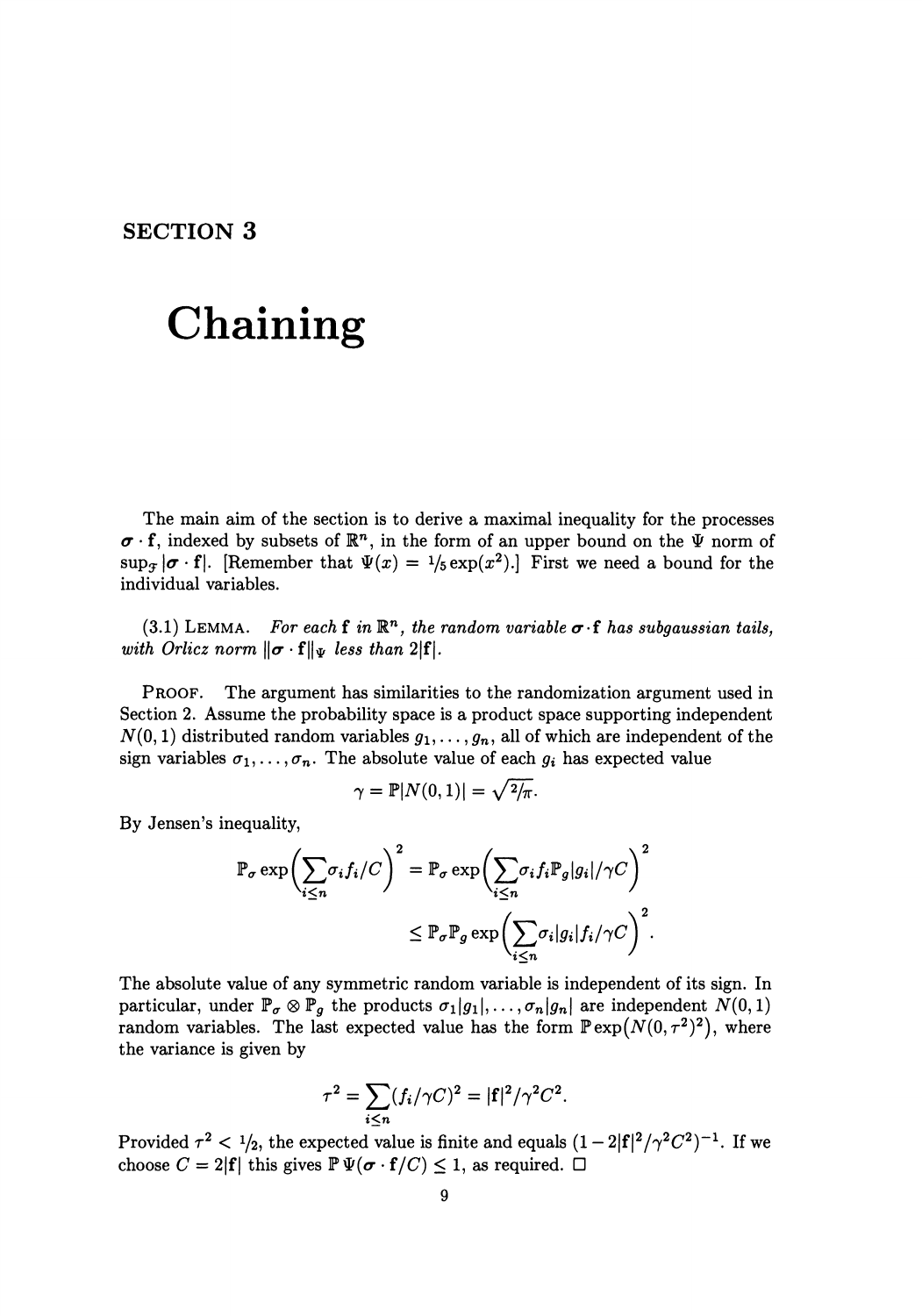The next step towards the maximal inequality is to bound the *W* norm of the maximum for a finite number of random variables.

(3.2) LEMMA. For any random variables 
$$
Z_1, ..., Z_m
$$
,  
\n
$$
\left\|\max_{i \leq m} |Z_i|\right\|_{\Psi} \leq \sqrt{2 + \log m} \max_{i \leq m} \|Z_i\|_{\Psi}.
$$

PROOF. The inequality is trivially satisfied if the right-hand side is infinite. So let us assume that each  $Z_i$  belongs to  $\mathcal{L}^{\Psi}$ . For all positive constants *K* and *C*,

$$
\Psi\left(\max|Z_i|/C\right) \leq \Psi(1) + \int_1^\infty \{K \max|Z_i|/C > Kx\} \Psi(dx)
$$
  
\n
$$
\leq \Psi(1) + \int_1^\infty \frac{\Psi(K \max|Z_i|/C)}{\Psi(Kx)} \Psi(dx)
$$
  
\n
$$
\leq \Psi(1) + \sum_{i \leq m} \int_1^\infty \frac{\Psi(KZ_i/C)}{\Psi(Kx)} \Psi(dx).
$$

If we choose  $C = K \max ||Z_i||_{\Psi}$  then take expectations we get

$$
\mathbb{P}\,\Psi(\max|Z_i|/C) \leq \Psi(1) + m \int_1^{\infty} \frac{1}{\Psi(Kx)} \Psi(dx)
$$
  
=  $\frac{e}{5} + m(K^2 - 1)^{-1} \exp(-K^2 + 1).$ 

The right-hand side will be less than 1 if  $K = \sqrt{2 + \log m}$ . (Now you should be able to figure out why the  $\frac{1}{5}$  appears in the definition of  $\Psi$ .)  $\Box$ 

Clearly the last lemma cannot be applied directly to bound  $\|\sup_{\mathcal{F}}|\sigma \cdot \mathbf{f}\|_{w}$  if  $\mathcal F$  is infinite. Instead it can be used to tie together a sequence of approximations to sup<sub> $\tau$ </sub>  $\sigma \cdot f$  based on an increasing sequence of finite subsets  $\mathcal{F}$ . The argument, which is usually referred to as *chaining*, depends on the geometry of  $\mathcal F$  only through the size of its *packing numbers.* To begin with, let us consider a more general-- more natural—setting: a stochastic process  $\{Z(t): t \in T\}$  whose index set T is equipped with a metric d. [Actually, d need only be a pseudometric; the argument would not be affected if some distinct pairs of points were a distance zero apart.]

(3.3) DEFINITION. The packing number  $D(\epsilon, T_0)$  for a subset  $T_0$  of a metric space is defined as the largest *m* for which there exist points  $t_1, \ldots, t_m$  in  $T_0$  with  $d(t_i, t_j) > \epsilon$  for  $i \neq j$ . The covering number  $N(\epsilon, T_0)$  is defined as the smallest number of closed balls with radius  $\epsilon$  whose union covers  $T_0$ .

The two concepts are closely related, because

$$
N(\epsilon, T_0) \le D(\epsilon, T_0) \le N(\epsilon/2, T_0).
$$

Both provide approximating points  $t_1, \ldots, t_m$  for which  $\min_i d(t, t_i) \leq \epsilon$  for every *t* in  $T_0$ . Sometimes the  $\{t_i\}$  provided by *D* are slightly more convenient to work with, because they lie in  $T_0$ ; the centers of the balls provided by N need not lie in  $T_0$ . The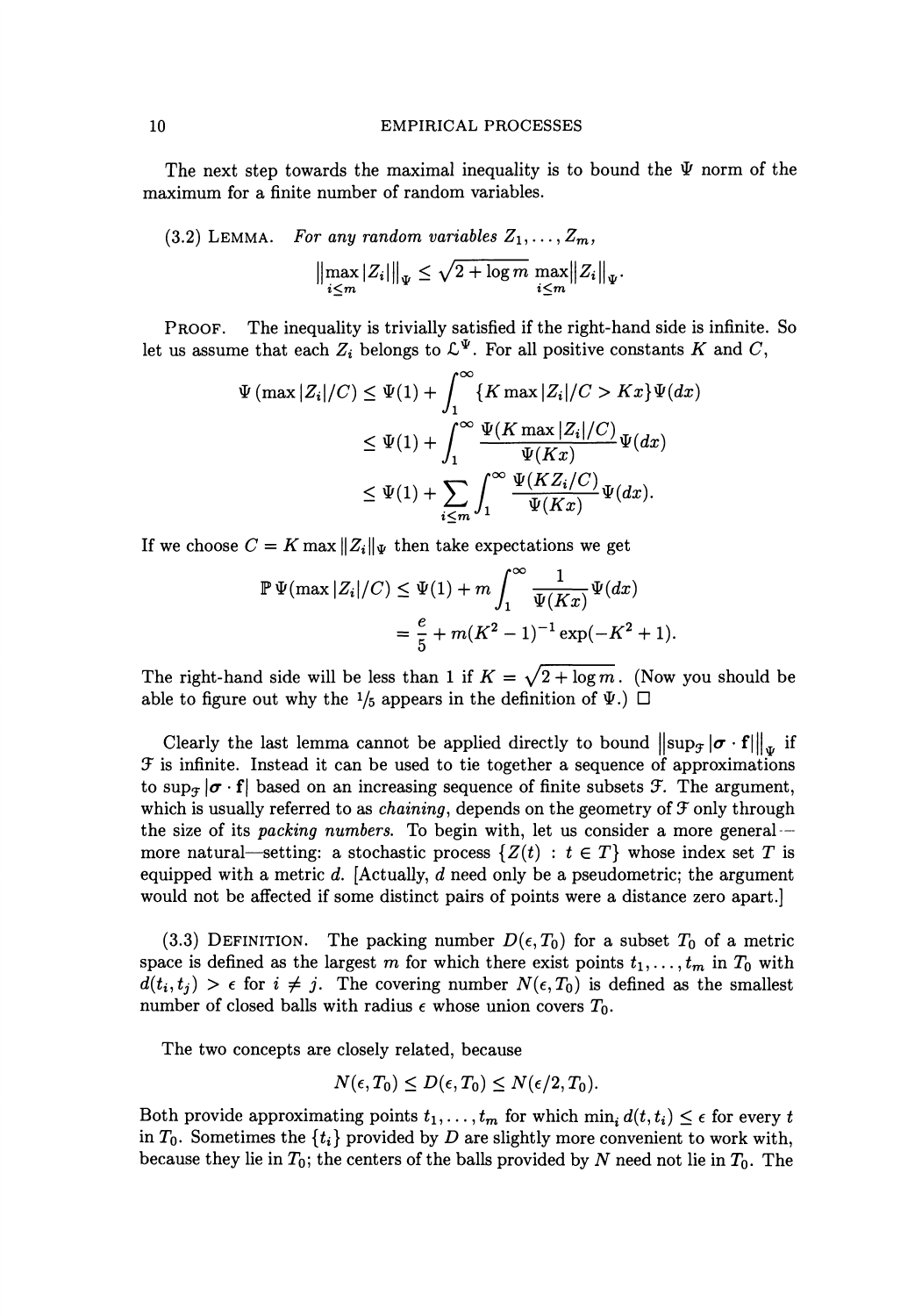## 3. CHAINING 11

definition of *D* depends only upon the behavior of the metric *d* on the set *To;* the value of N can depend upon the particular T into which  $T_0$  is embedded. If  $T = T_0$ the ambiguity disappears. However, it is largely a matter of taste, or habit, whether one works with covering numbers or packing numbers. Notice that finiteness of all the packing or covering numbers is equivalent to total boundedness of  $T_0$ .

For the general maximal inequality let us suppose that some point  $t_0$  has been singled out from *T*. Also, let us assume that the process  $Z(t) = Z(\omega, t)$  has continuous sample paths, in the sense that  $Z(\omega, \cdot)$  defines a continuous function on T for each  $\omega$ . For the intended application, this causes no loss of generality: clearly  $\sigma \cdot f$ is a continuous function of f for each fixed  $\sigma$ . [Without the continuity assumption the statement of the next lemma would have to be modified to assert existence of a version of the process  $Z$  having continuous sample paths and satisfying the stated inequality.]

(3.4) LEMMA. *If the process Z has continuous sample paths and its increments satisfy the inequality* 

$$
||Z(s) - Z(t)||_{\Psi} \leq d(s,t) \quad \text{for all } s, t \text{ in } T,
$$

and if  $\delta = \sup_t d(t, t_0)$ , then

$$
\big\|\sup_T|Z(t)|\big\|_{\Psi}\leq\big\|Z(t_0)\big\|_{\Psi}+\sum_{i=0}^{\infty}\frac{\delta}{2^i}\sqrt{2+\log D(\delta/2^{i+1},T)}.
$$

PROOF. The inequality holds trivially if the right-hand side is infinite. So let us assume that  $\delta$  and all the packing numbers are finite.

Abbreviate  $\delta/2^i$  to  $\delta_i$ . Construct a succession of approximations to the supremum based on a sequence of finite subsets  $\{t_0\} = T_0 \subseteq T_1 \subseteq \cdots$  with the property that

$$
\min_{t^* \in T_i} d(t, t^*) \le \delta_i \quad \text{for every } t \text{ in } T.
$$

Such sets can be obtained inductively by choosing  $T_i$  as a maximal superset of  $T_{i-1}$ with all points of  $T_i$  greater than  $\delta_i$  apart. [Notice that the definition of  $\delta$  ensures that  $\{t_0\}$  has the desired property for  $\delta_0$ . The definition of packing number gives us a bound on the cardinality of  $T_i$ , namely,  $\#T_i \leq D(\delta_i, T)$ . Let us write  $m_i$  for this bound.

Fix, for the moment, a non-negative integer k. Relate the maximum of  $|Z(t)|$ over  $T_{k+1}$  to the maximum over  $T_k$ . For each t in  $T_{k+1}$  let t<sup>\*</sup> denote a point in  $T_k$ such that  $d(t, t^*) \leq \delta_k$ . By the triangle inequality,

$$
\max_{t \in T_{k+1}} |Z(t)| \leq \max_{t \in T_{k+1}} |Z(t^*)| + \max_{t \in T_{k+1}} |Z(t) - Z(t^*)|.
$$

On the right-hand side, the first term takes a maximum over a subset of  $T_k$ . The second term takes a maximum over at most  $m_{k+1}$  increments, each of which has  $\Psi$  norm at most  $\delta_k$ . Taking  $\Psi$  norms of both sides of the inequality, then applying Lemma 3.2 to the contribution from the increments, we get

$$
\left\|\max_{T_{k+1}} |Z(t)|\right\|_{\Psi} \le \left\|\max_{T_k} |Z(t)|\right\|_{\Psi} + \delta_k \sqrt{2 + \log m_{k+1}}.
$$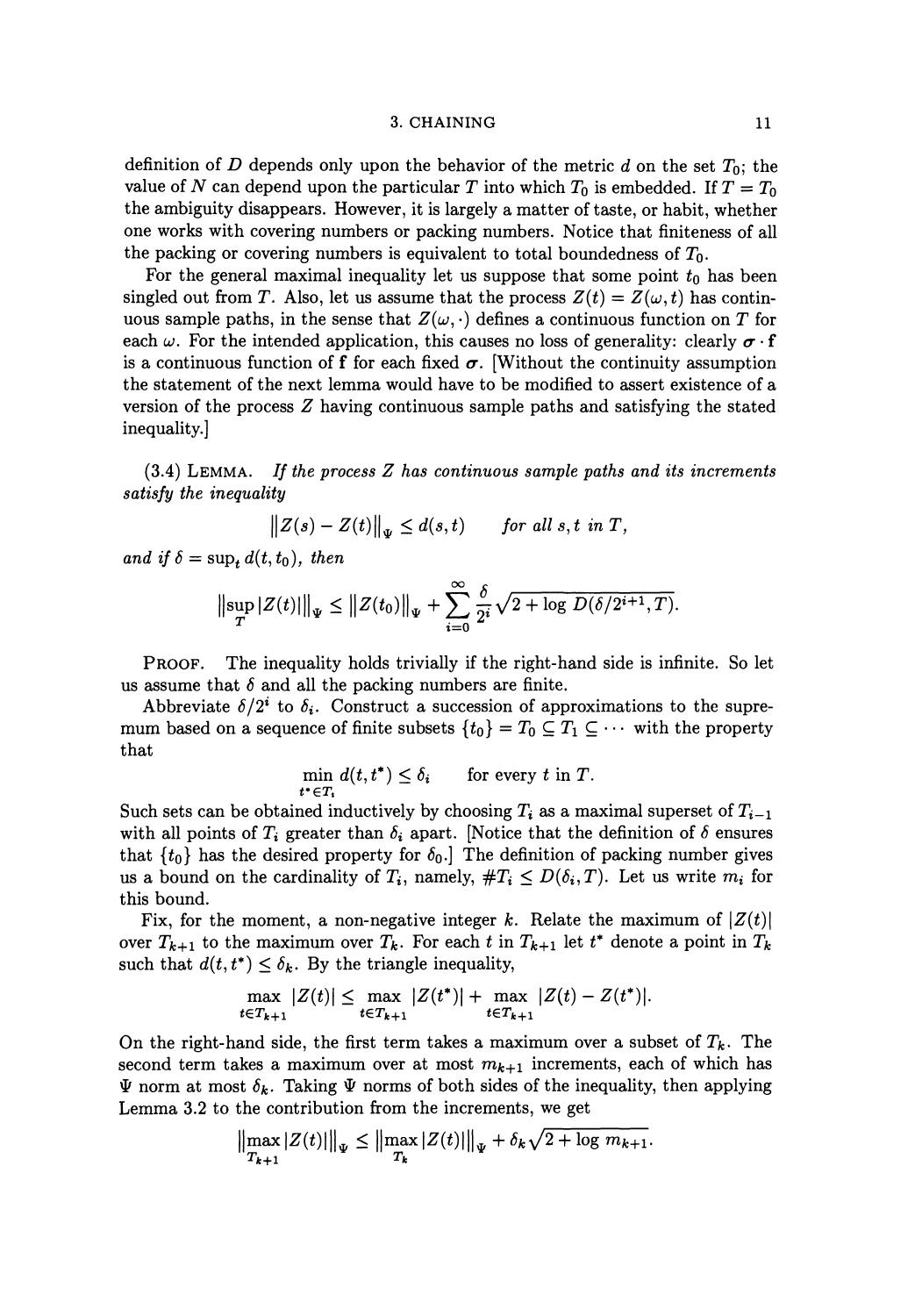Repeated application of this recursive bound increases the right-hand side to the contribution from  $T_0$ , which reduces to  $||Z(t_0)||_w$ , plus a sum of terms contributed by the increments.

As *k* tends to infinity, the set  $T_{k+1}$  expands up to a countable dense subset  $T_{\infty}$ of  $T$ . A monotone convergence argument shows that

$$
\left\|\max_{T_{k+1}} |Z(t)|\right\|_{\Psi} \nearrow \left\|\sup_{T_{\infty}} |Z(t)|\right\|_{\Psi}.
$$

Continuity of the sample paths of *Z* lets us replace  $T_{\infty}$  by *T*, since

$$
\sup_{T_{\infty}}|Z(\omega,t)|=\sup_{T}|Z(\omega,t)|\qquad\text{for every }\omega.
$$

This gives the asserted inequality.  $\Box$ 

Now we have only to specialize the argument to the process  $\sigma \cdot f$  indexed by a subset  $\mathcal F$  of  $\mathbb{R}^n$ . The packing numbers for  $\mathcal F$  should be calculated using the usual Euclidean distance on  $\mathbb{R}^n$ . By Lemma 3.1 the increments of the process satisfy

$$
\big\|\sigma\cdot(\mathbf{f}-\mathbf{g})\big\|_\Psi\leq 2|\mathbf{f}-\mathbf{g}|,
$$

which differs from the inequality required by Lemma 3.4 only through the presence of the factor 2. We could eliminate the factor by working with the process  $1/2\sigma \cdot f$ .

To get a neater bound, let us take the origin of  $\mathbb{R}^n$  as the point corresponding to  $t_0$ . At worst, this increases the packing numbers for  $\mathcal F$  by one. We can tidy up the integrand by noting that  $D(x, \mathcal{F}) \geq 2$  for  $x < \delta$ , and then using the inequality

$$
\sqrt{2 + \log(1 + D)} / \sqrt{\log D} < 2.2 \qquad \text{for } D \ge 2.
$$

It has also become traditional to replace the infinite series in Lemma 3.4 by the corresponding integral, a simplification made possible by the geometric rate of decrease in the  $\{\delta_i\}$ :

$$
\delta_i \sqrt{\log\,D(\delta_{i+1},\mathcal{F})} \leq 4\int \{\delta_{i+2} < x \leq \delta_{i+1}\}\sqrt{\log\,D(x,\mathcal{F})}\,dx.
$$

With these cosmetic changes the final maximal inequality has a nice form.

(3.5) THEOREM. For every subset 
$$
\mathcal{F}
$$
 of  $\mathbb{R}^n$ ,  
\n
$$
\|\sup_{\mathcal{F}} |\sigma \cdot \mathbf{f}| \|\Psi_{\Psi} \leq 9 \int_0^{\delta} \sqrt{\log D(x, \mathcal{F})} dx \quad \text{where } \delta = \sup_{\mathcal{F}} |\mathbf{f}|.
$$

The theorem has several interesting consequences and reformulations. For example, suppose the integral on the right-hand side is finite. Then there exist positive constants  $\kappa_1$  and  $\kappa_2$  such that

$$
\mathbb{P}_{\sigma}\{\sup_{\mathcal{T}}|\sigma\cdot\mathbf{f}|\geq\epsilon\}\leq\kappa_1\exp(-\kappa_2\epsilon^2)\qquad\text{for all }\epsilon>0.
$$

It will also give bounds for less stringent norms than the  $\Psi$  norm. For example, for each p with  $\infty > p \ge 1$  there exists a constant  $C_p$  such that  $|x|^p \le \Psi(C_p x)$  for all x.